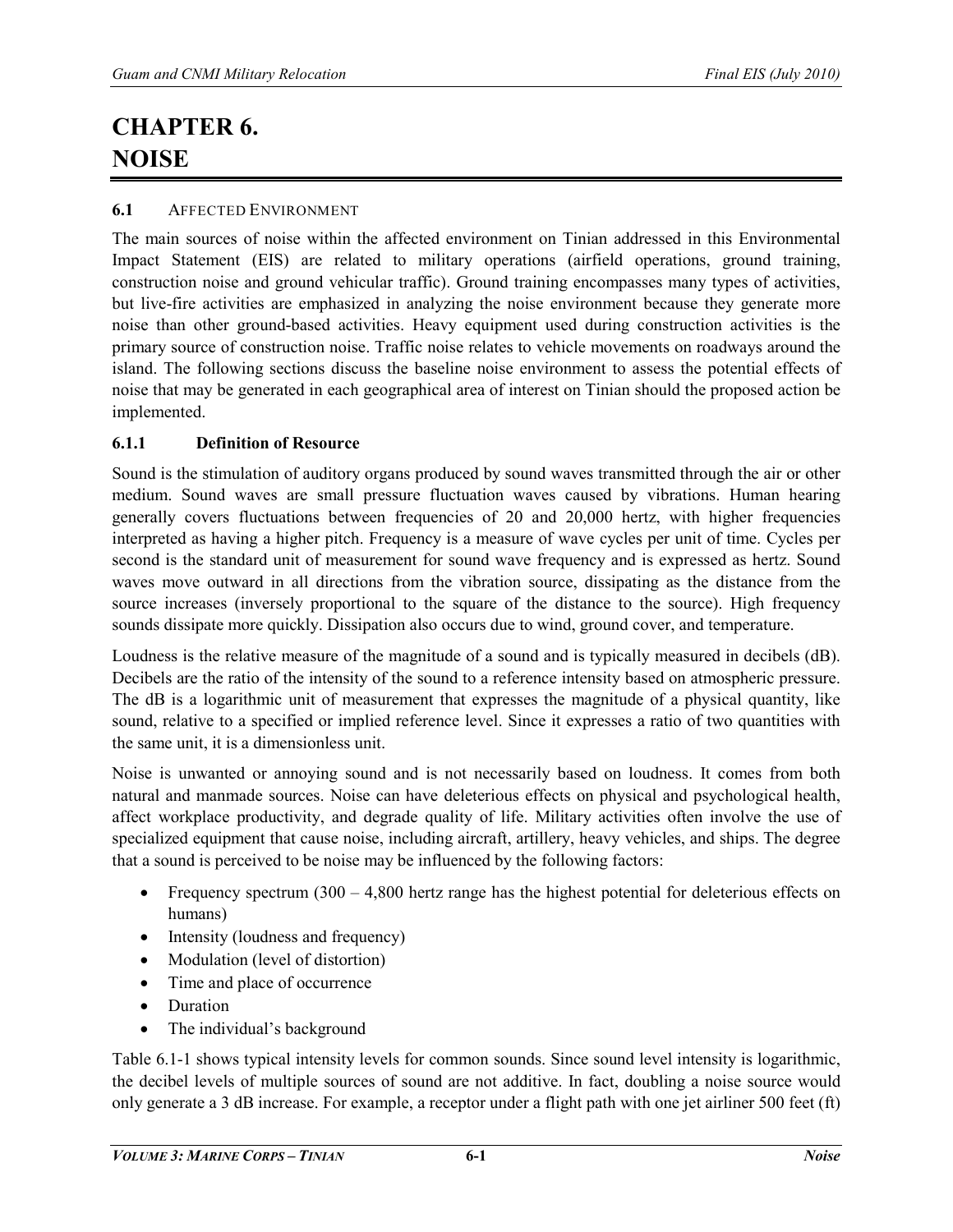(152 meters [m]) overhead would experience 115 dB; if two jetliners passed side-by-side, the receptor would experience 118 dB not 230 dB.

| Levels                                          | dB  |
|-------------------------------------------------|-----|
| Pain threshold                                  | 140 |
| Discomfort threshold (pure tones)               | 120 |
| Jet airliner (500 ft [152 m] overhead)          | 115 |
| Loud shout $(1 \text{ ft} [.3 \text{ m}]$ away) | 110 |
| Discomfort for speech threshold                 | 100 |
| Residential lawn mower                          | 98  |
| Heavy city traffic                              | 92  |
| Loud speech                                     | 80  |
| Conversation                                    | 60  |
| Window air conditioning unit                    | 55  |
| Faint speech $(3 \text{ ft away}[1 \text{ m}])$ | 40  |
| Whisper                                         | 30  |
| Very quiet speech                               | 20  |
| Hearing threshold (young adult)                 |     |

**Table 6.1-1. Intensity Levels for Common Sounds**

*Source:* Newman and Beatty 1985.

#### 6.1.1.1 Frequency Weighting

A number of factors affect sound as the human ear perceives it. These include the actual level of noise, the frequencies involved, the period of exposure to the noise, and changes or fluctuations in noise levels during exposure. In order to correlate the frequency characteristics from typical noise sources to the perception of human ears, several noise frequency weighting measures have been developed. The most common frequency measures include the following:

- *A-weighted Scale*. Since the human ear cannot perceive all pitches or frequencies equally well, these measures are adjusted or weighted to compensate for the human lack of sensitivity to lowpitched and high-pitched sounds. This adjusted unit is known as the A-weighted decibel, or dBA. The dBA is used to evaluate noise sources related to transportation (e.g., traffic and aircraft) and to small arms firing (up to .50-caliber).
- *C-weighted Scale.* The C-weighted scale measures more of the low-frequency components of noise than does the A-weighted scale. It is used for evaluating impulsive noise and vibrations generated by explosive charges and large-caliber weapons (such as artillery, mortars). C-weighted noise levels are indicated by dBC.

Noise levels from one scale cannot be added or converted mathematically to levels in another weighting scale.

#### 6.1.1.2 Noise Metrics

Because of continuous versus impulsive types of noise, variations in frequency and period of noise exposure, and the fact that the human ear cannot perceive all pitches and frequencies equally well, noise from military operations is measured using noise metrics that reflect different noise characteristics. Common metrics used in this EIS noise analysis are as follows:

• Day-night Sound Level (DNL). This metric cannot be measured directly; rather, it is calculated as the average sound level in decibels with a 10 dB penalty added to the nighttime levels (10 p.m. to 7 a.m.). This penalty accounts for the fact that noises at night sound louder because there are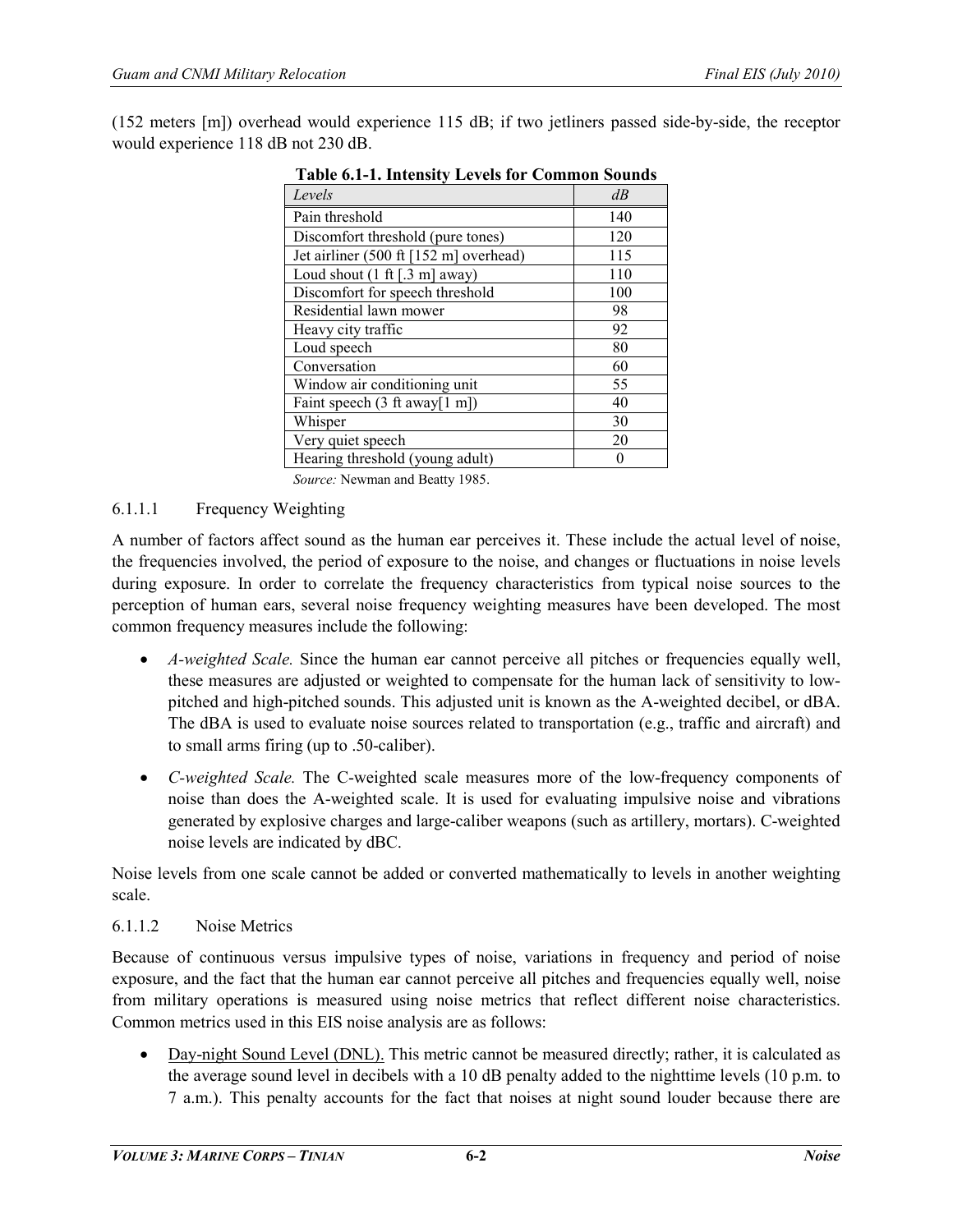usually fewer noises occurring at night so generally nighttime noises are more noticeable. The DNL noise metric may be further defined, as appropriate, with a specific, designated time period (e.g., annual average DNL, average busy month DNL). This metric is recommended by USEPA, used by most federal agencies when defining their noise environment, and applied as a land-use planning tool for predicting areas potentially impacted by noise exposure.

- Maximum Sound Level (L<sub>max</sub>). The highest A-weighted integrated sound level measured during a single event in that the sound level changes value with time (e.g., an aircraft overflight) is called the maximum A-weighted sound level or  $L_{\text{max}}$ .  $L_{\text{max}}$  is given in units of  $dBA$ . The  $L_{max}$  is important in judging the interference caused by a noise event such as participating in conversation, TV or radio listening, sleep, or other common activities. Although it provides some measure of the intrusiveness of the event, it does not completely describe the total event because it does not account for the length of time that the sound is heard.
- Sound Exposure Level (SEL). This metric is a measure of the total sound energy and is a sum of the sound intensity over the duration of exposure. The SEL provides a convenient single number that adds the total acoustic energy in a transient event and it has proven to be effective in assessing the relative annoyance of different transient sounds.
- Equivalent Sound Level  $(L_{eq})$ . Another way of describing fluctuating sound is to describe the fluctuating sound heard over specific periods as if it had been a steady, unchanging sound. For this condition, a descriptor called the  $L_{eq}$ , can be computed.  $L_{eq}$  is the constant sound level that, in a given situation and period (e.g., 1 hour, denoted by  $L_{eq}(1)$ , or 24 hours, denoted as  $L_{eq}(24)$ , conveys the same sound energy as the actual time-varying sound.
- Peak Sound Level. The metric Peak 15 is the single event peak level exceeded by 15% of event. This metric account for statistical variation in received single event peak noise level that is due to weather. It is the calculated without frequency weighting (i.e., unweighted as opposed to A- or C-weighted).

# 6.1.1.3 Noise Standards and Guidelines

The Marine Corps employs three programs that address adherence to the Noise Control Act of 1972 and United States (U.S.) Environmental Protection Agency (USEPA) Guidance: the Range Air Installation Compatible Use Zone (Office of the Chief of Naval Operations Instruction [OPNAVINST] 3550.1) for air-to-ground operations at training areas, and the Air Installation Compatible Use Zone (OPNAVINST 11010.36A) for airfield operations. The Range Air Installation Compatible Use Zone and Air Installation Compatible Use Zone programs: 1) help military installations in determining noise generated by military training and operations, 2) evaluate how the noise from these operations may impact adjacent communities and associated activities, and 3) assist military planners assess existing and proposed land uses on an Installation. For ground training noise, the Marine Corps adheres to a guidance memo dated June 29, 2005 (Marine Corps 2005). In addition, Army Regulation 200-1 (Environmental Protection and Enhancement), Chapter 14 (Operational Noise) provides the guidance for evaluation of ground training noise at Marine Corps installations (Army 2007). Noise zones are used in land use planning around Marine Corps installations. The following (and Table 6.1-2) describes these zones and the types of land use that are considered compatible within these zones (USCHPPM 2009, Army 2007).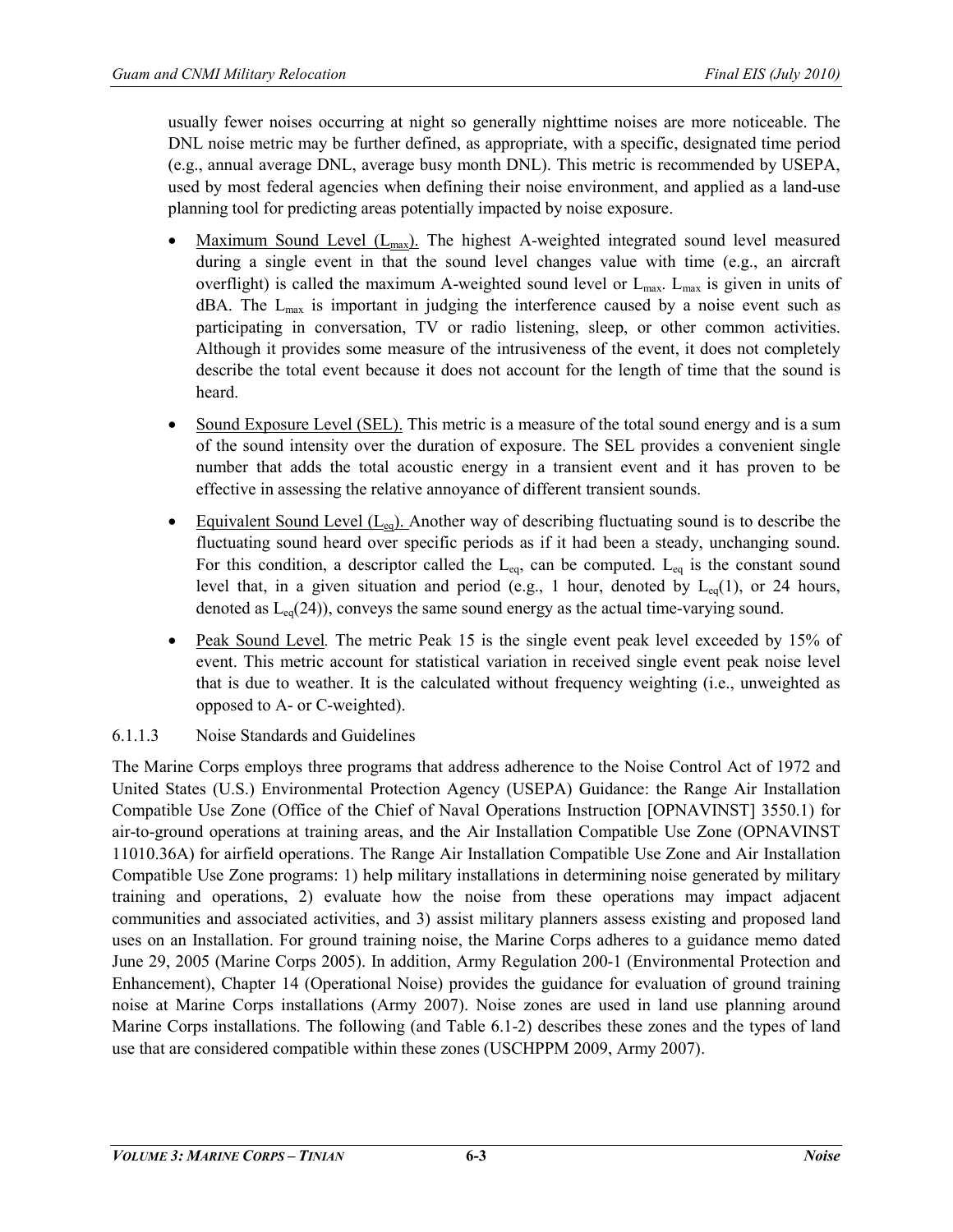- **Zone I** includes all areas around a noise source that DNL is less than 65 dBA or 62 dBC, or the Peak 15(met) exceeds 87 dB. This area is usually suitable for all types of land use activities (e.g., homes, schools, and hospitals). Zone I on maps are simply areas that are neither Zone II nor Zone III.
- **Zone II**  consists of an area where the DNL is between 65 and 75 dBA or 62 and 70 dBC, or the Peak 15(met) is between 87 to 104. Exposure to noise within this zone is normally considered incompatible with noise-sensitive land uses and use of the land within the zone should normally be limited to activities such as industrial, manufacturing, transportation, and resource production (e.g., industrial parks, factories, and highways).
- **Zone III** is an area around the noise source that the DNL is greater than 75 dBA or 70 dBC, or the Peak 15(met) exceeds 104. The noise level within this zone is considered incompatible with noise-sensitive land uses such as churches, schools, parks, and playgrounds.

| Zone | Small Arms/Aviation | Explosives<br>Day Night Average | Small Arms<br>$PK-15$ (met) | Compatibility with<br>Residential/Noise- |
|------|---------------------|---------------------------------|-----------------------------|------------------------------------------|
|      | A-weighted DNL      | C-weighted DNL                  | Peak Unweighted             | Sensitive Land Uses                      |
|      | $<65$ dBA           | $\leq 62$ dBC                   | $87 \text{ dB}$             | Compatible                               |
|      | 65 to 75 dBA        | 62 to 70 dBC                    | 87 to 104 dB                | Normally Incompatible                    |
|      | $>75$ dBA           | $>70$ dBC                       | $>104$ dB                   | Incompatible                             |

**Table 6.1-2. Noise Zones and Compatibility Levels** 

*Legend:* DNL = Day Night Average Level; PK-15 = Unweighted Peak, 15% Metric *Sources:* USCHPPM 2009, Army 2007.

#### Construction Noise

Construction noise is generated by the use of heavy equipment on job sites and is short-term in duration (i.e., the duration of the construction period). Commonly, use of heavy equipment occurs sporadically throughout daytime hours. Table 6.1-3 provides a list of representative samples of construction equipment and associated noise levels, adjusted for the percentage of time equipment would typically be operated at full power at a construction site. Construction noise varies greatly depending on the construction process, type and condition of equipment used, and layout of the construction site. Overall, construction noise levels are governed primarily by the noisiest pieces of equipment, impact devices (e.g., jackhammers, pile drivers).

The dB level of a sound decreases (or attenuates) exponentially as the distance from the source increases. For a single point source, like a construction bulldozer, the sound level decreases by approximately 6 dBs for each doubling of distance from the source. Sound that originates from a linear, or 'line' source, such as a passing aircraft, attenuates by about 3 dBs for each doubling of distance where no other features such as vegetation, topography, or walls absorb or deflect the sound. Depending upon their nature, such features ability to reduce noise levels may range from minimally to substantially.

With the exception of safety standards for construction workers, the Marine Corps does not have a formal policy for management of construction noise. Construction noise is typically confined within an installation boundary, occurs during daylight hours, and is only present during the period of construction. There are no local requirements for construction noise that would apply to the proposed construction activities.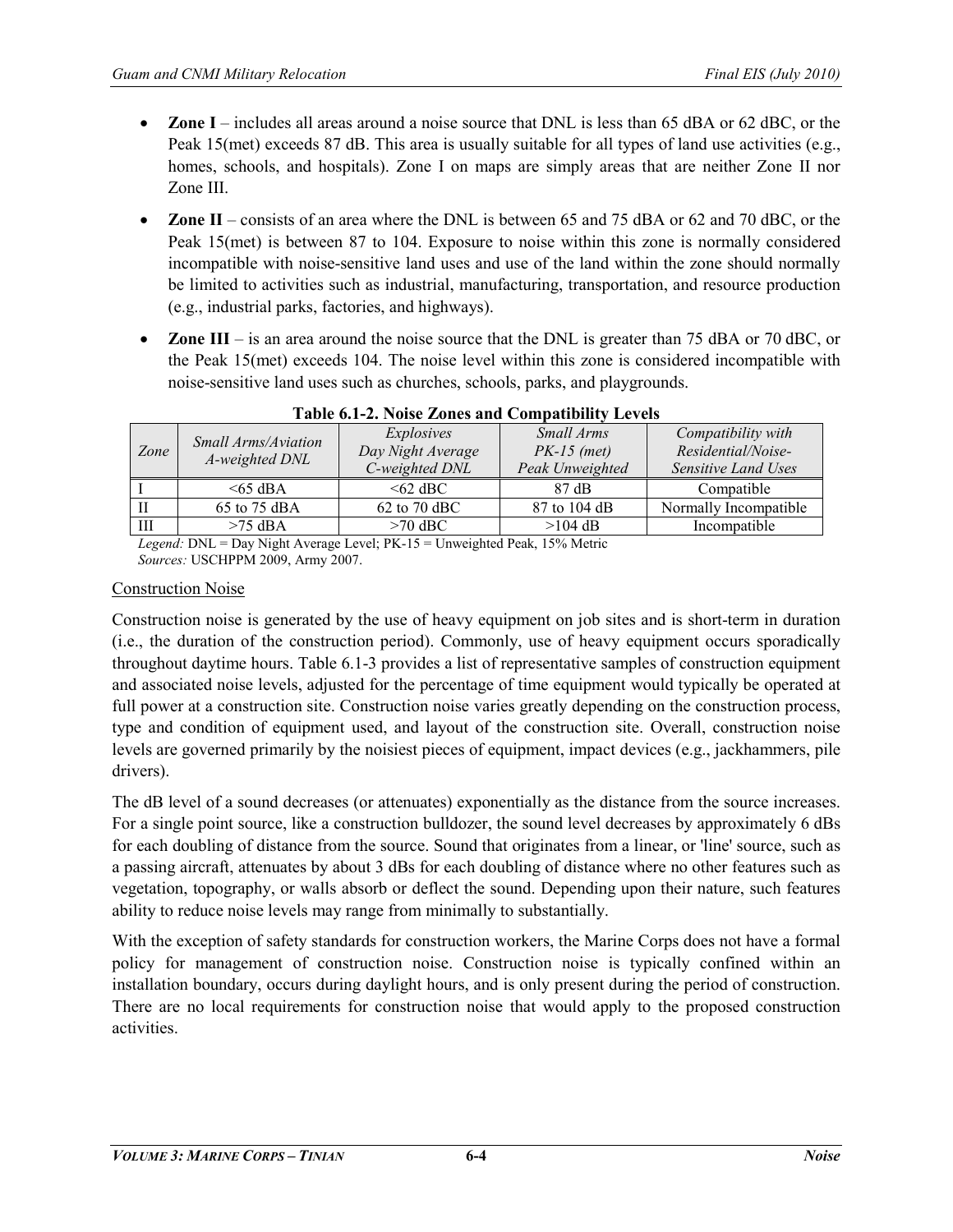| <b>Equipment Description</b> | Impact<br>Device <sup>1</sup> | <b>Acoustical Usage</b><br>$Factor^2$ (%) | <b>Actual Measured</b><br>$L_{max}$ (a) 50 feet <sup>3</sup> (dBA,<br>slow) (Samples<br>Averaged) | Number of Actual<br>Data Samples <sup>4</sup><br>(Count) |
|------------------------------|-------------------------------|-------------------------------------------|---------------------------------------------------------------------------------------------------|----------------------------------------------------------|
| All Other Equipment $> 5$ HP | N <sub>o</sub>                | 50                                        | NA                                                                                                | 0                                                        |
| Backhoe                      | No                            | 40                                        | 78                                                                                                | 372                                                      |
| Clam Shovel (dropping)       | Yes                           | 20                                        | 87                                                                                                | 4                                                        |
| Compactor (ground)           | No                            | 20                                        | 83                                                                                                | 57                                                       |
| Compressor (air)             | N <sub>0</sub>                | 40                                        | 78                                                                                                | 18                                                       |
| <b>Concrete Mixer Truck</b>  | N <sub>0</sub>                | 40                                        | 79                                                                                                | 40                                                       |
| Concrete Saw                 | No.                           | 20                                        | 90                                                                                                | 55                                                       |
| Crane                        | No                            | 16                                        | 81                                                                                                | 405                                                      |
| Dozer                        | N <sub>0</sub>                | 40                                        | 82                                                                                                | 55                                                       |
| Dump Truck                   | N <sub>0</sub>                | 40                                        | 76                                                                                                | 31                                                       |
| Excavator                    | N <sub>0</sub>                | 40                                        | 81                                                                                                | 170                                                      |
| Front End Loader             | No                            | 40                                        | 79                                                                                                | 96                                                       |
| Generator                    | N <sub>0</sub>                | 50                                        | 81                                                                                                | 19                                                       |
| Grader                       | N <sub>0</sub>                | 40                                        | NA                                                                                                | $\theta$                                                 |
| <b>Impact Pile Driver</b>    | Yes                           | 20                                        | 101                                                                                               | 11                                                       |
| Jackhammer                   | Yes                           | 20                                        | 89                                                                                                | 133                                                      |
| Pavement Scarifier           | No.                           | 20                                        | 90                                                                                                | 2                                                        |
| Paver                        | N <sub>0</sub>                | 50                                        | 77                                                                                                | 9                                                        |
| Roller                       | N <sub>0</sub>                | 20                                        | 80                                                                                                | 16                                                       |
| Scraper                      | N <sub>0</sub>                | 40                                        | 84                                                                                                | 12                                                       |
| Tractor                      | N <sub>o</sub>                | 40                                        | NA                                                                                                | 0                                                        |
| Vibratory Pile Driver        | N <sub>0</sub>                | 20                                        | 101                                                                                               | 44                                                       |

*Legend:* NA - Not Applicable

*Notes:*

1. Indication whether or not the equipment is an impact device.

2. The acoustical usage factor refers to the percentage of time the equipment is running at full power on the job site and is assumed at a typical construction site for modeling purposes.

3. The measured "Actual" emission level at 50 ft for each piece of equipment based on hundreds of emission measurements performed on Central Artery/Tunnel, Boston MA work sites.

4. The number of samples that were averaged together to compute the "Actual" emission level.

*Source*: U.S. Department of Transportation (USDOT) 2006.

# **6.1.2 Tinian**

The noise environment on Tinian stems from the existing aviation and ground training that occur at the Tinian Military Lease Area (MLA). This area encompasses 15,353 acres (ac) (6,213 hectares [ha]) on the island, leased by the Department of Defense (DoD) from the Commonwealth of the Northern Mariana Islands (CNMI). Training on Tinian is conducted on two parcels within the MLA: the Exclusive Military Use Area (EMUA) encompassing 7,574 ac (3,065 ha) on the northern third of Tinian, and the Leaseback Area (LBA) encompassing 7,779 ac (3,148 ha) of the middle third of Tinian. The MLA supports small unit-level through large field exercises and expeditionary warfare training.

The LBA is DoD leased land covering the central portion of the island, and makes up the middle third of Tinian. The LBA is used for ground element training including Military Operations in Urban Terrain-type training, command and control, logistics, bivouac, vehicle land navigation, convoy training, and other field activities. Tinian Airport (West Field) is located south of the southern border of the LBA.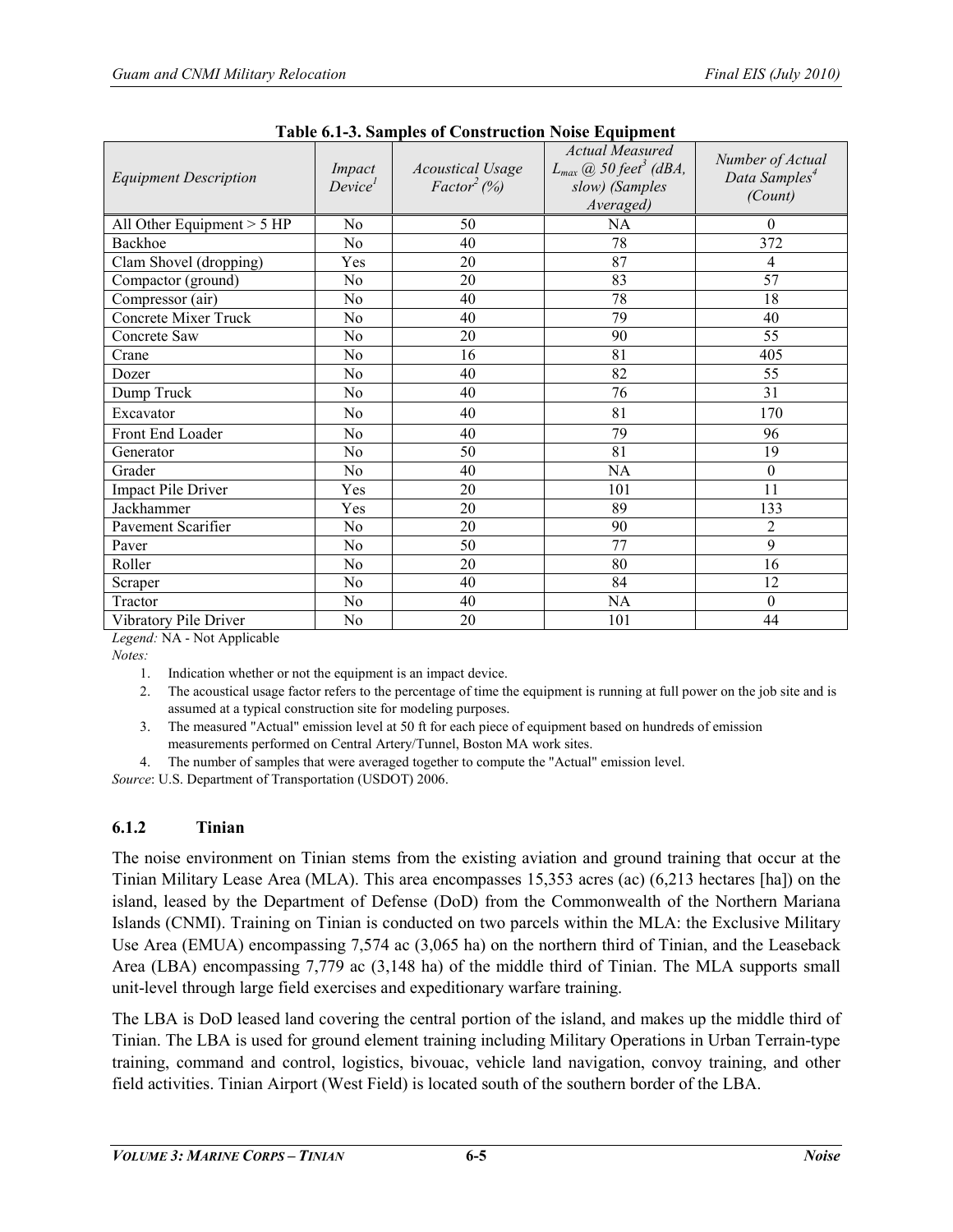## Airfield Operations

North Field in the EMUA is an unimproved expeditionary World War II era airfield used for vertical and short-field landings. North Field is also used for expeditionary airfield training including helicopter insertion and extraction, paratroops training, Military Operations in Urban Terrain, airmobile landings, C-130 cargo drops, night vision goggle training, airfield seizure/defense, forward area refueling, bivouac, command and control, air traffic control, logistics, armament, rapid runway repair, and other airfieldrelated requirements. Pyrotechnics are authorized for use throughout the main North Field Area.

During World War II, aircraft originating from North Field bombed Japan and the deployed atomic bombs to Hiroshima and Nagasaki and, today, North Field is a National Historic Landmark. The surrounding area is used for force-on-force airfield defense and offensive training. While the activities at North Field and the EMUA create noise, they are located far north on Tinian. Consequently, no sensitive noise receptors are in the vicinity, thus there was no need to develop airfield noise contours to assess potential noise impacts.

The other airfield on Tinian is the Tinian Airport (West Field), the commercial airport on the southern boundary of the LBA. The runway is not instrumented; however, it is capable of landing large aircraft. Currently, Tinian Airport (West Field) averages 67 flight operations a day (62 air taxi, and five general aviation flights). There are four single engine aircraft and two multi-engine aircraft based at the airport. The airport has limited airfield services. No noise contours have been developed for this airfield since sensitive noise receptors associated with San Jose village are located well to the south and east of the airfield.

The instrument landing system approach for Saipan International Airport occurs over the north end of Tinian, resulting in periodic elevated noise levels from low-altitude jet aircraft throughout the day. With 22 aircraft based at Saipan International Airport, daily aircraft operations average 108, consisting of commuter/inter-island flights for Tinian and Rota using single engines, Shorts 360 and ATR 42 aircraft.

#### Firing Ranges

There are no active live-fire ranges in the EMUA or LBA. Some sniper small arms firing into bullet traps is conducted in association with training at North Field, resulting in discountable and infrequent noise.

# **6.2** ENVIRONMENTAL CONSEQUENCES

# **6.2.1 Approach to Analysis**

Potential sound-generating events associated with the proposed action were identified and the potential sound levels that could result from these activities were estimated on the basis of published military sound sources information. These estimated sound levels were reviewed to determine if they would represent a significant potential increase from the current ambient sound level, subsequently resulting in an adverse impact on sensitive receptors. In addition, evaluation was conducted to ensure that potential noise would not exceed any relevant or applicable standards.

#### 6.2.1.1 Methodology

To derive the noise level contours, widely applied noise models were used for evaluating small arms ranges, large caliber ranges, construction, and airfields.

Airfield noise was estimated using NOISEMAP, a model which is used to generate noise level contours in DNL around an airfield. The model uses the aircraft type and number; takeoffs, landings, touch and go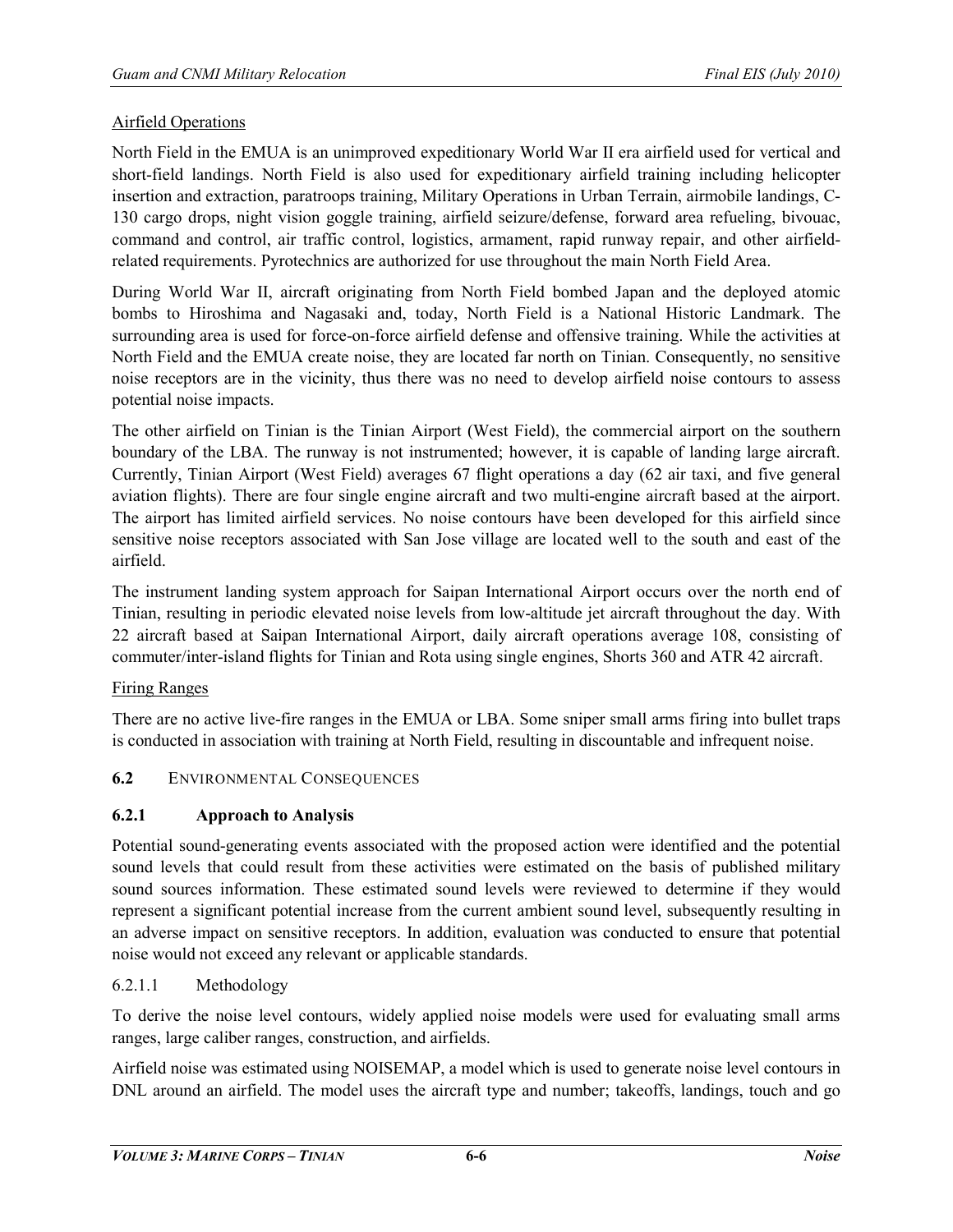exercises, as well as closed patterns, and time of operation to depict noise levels at an airfield (USCHPPM 2009).

For live-fire training at the five proposed small arms ranges, noise was calculated using the Small Arms Range Noise Assessment Model (SARNAM) Version 2.6.2003-06-06 for both PK-15 and ADNL noise contours. The SARNAM model analyzed various inputs for range configuration options. These inputs included the location and configuration of each range (including number of lanes, distance between firing point and target), approximate number of days the range is utilized annually, weapons to be fired at each of the ranges, percent of night firing, and information on range physical features (e.g., absorption material, backstop height, and distance parameters for barriers, baffles, etc.). In addition, land and water data were entered into the model to account for greater sound reflection as sound propagates over water versus over land.

The Federal Highway Administration Construction Noise Handbook and the Roadway Construction Noise Model (USDOT 2008) was used for predicting potential construction noise impacts. This model applies known noise levels for most common construction activities at a reference distance of 50 ft (15 m) and calculates the noise levels at user designated distances.

## 6.2.1.2 Determination of Significance

Noise impacts result from perceptible changes in the overall noise environment that increases annoyance or affects human health. Annoyance is a subjective impression of noise that may involve both physical and emotional variables. Human health effects such as hearing loss and noise-related awakenings can result from noise. For this EIS, noise is evaluated for both construction and operational activities. It is not anticipated that maintenance activities would noticeably contribute to the noise environment due to their intermittent nature and short duration. The threshold level of significant impacts for noise is:

- The increase of any incompatible sensitive noise receptors (residences, hospitals, libraries, etc.) under noise contours where the effects are immitigable. This threshold is intended to capture areas where there would be "high annoyance" effects from operational noise, alongside health effects and complaints.
- Construction noise resulting in an hourly equivalent sound level of 75 dBA (based on USEPA data for construction noise) at a sensitive receptor (such noise exposure would be equivalent to noise Zone III) or *consistent* exposure to noise levels at 85 dBA, over an 8-hour period, the National Institute of Occupational Safety and Health (NIOSH) recommended exposure limit (NIOSH 1998).

# 6.2.1.3 Issues Identified During Public Scoping Process

One comment received during the scoping process from the public, including regulatory stakeholders, expressed concern over noise-induced stress from fixed-wing aircraft and helicopters.

# **6.2.2 Alternative 1 (Preferred Alternative)**

# 6.2.2.1 Tinian

#### Construction

Construction activities for the above listed projects would require the use of heavy equipment for site preparation and development (e.g., vegetation removal, grading, back fill, etc.) and could potentially generate noise above average ambient noise levels. The construction-related noise levels would be typical of standard construction activities (i.e., 85-100 dBA), and would be scheduled to occur only during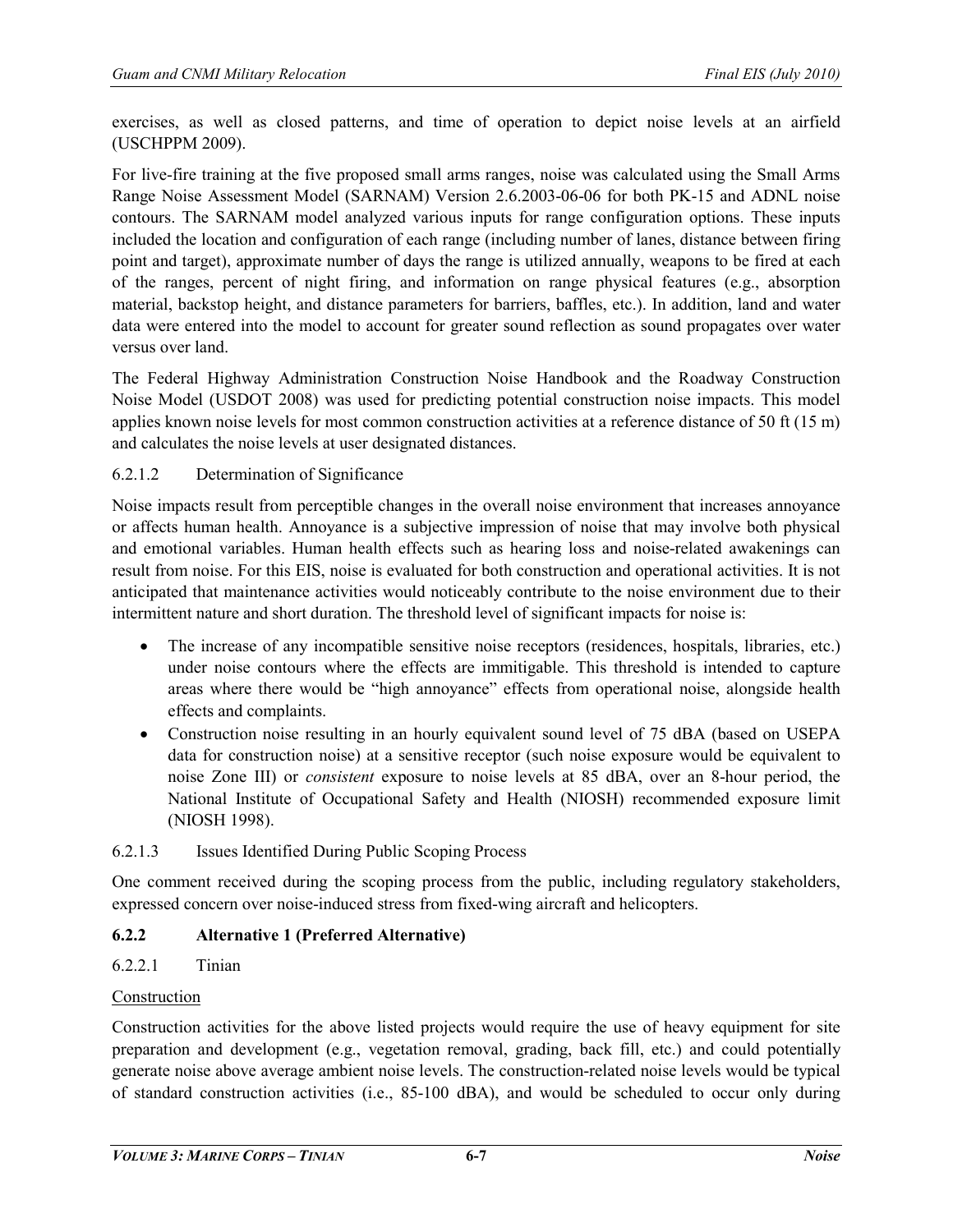normal working hours (i.e., between 7:00 a.m. and 5:00 p.m., Monday through Friday). Temporary increases in truck traffic used to transport materials on- and off-site would also produce greater noise disturbances within and near the construction corridors. These noise disturbances would diminish the farther sensitive noise receptors are from the construction site. The town of San Jose lies about 2 miles (mi) (3 kilometers [km]) south of the Tinian airport and the nearest residence is a least 1 mi (1.5 km) from the proposed construction areas in the LBA north of the airport. Construction noise could be as high as 100 dBA at the site, but would attenuate to about 60 dB L<sub>max</sub> at the nearest receptor. This is well below threshold for sensitive receptors or continuous exposure and would produce an impact that is less than significant.

## **Operation**

## *Airfield Operations*

Airfield operations associated with the proposed action on Tinian focus on the Tinian Airport where airlifts would be required for transporting troops to and from Guam. The transport of 200-400 Marines to Tinian from Guam for the proposed one week per month company-level training exercises would be via air transport. The estimated sorties associated with the notional airlift requirements are provided in Table 6.2-1. This table summarizes key data such as the number of sorties for the aircraft to transport 200 and 400 Marines respectively and the percentage of operations it would represent at the Tinian Airport if all sorties were to be conducted from the Tinian Airport. The rotary-wing sorties would be between Andersen Air Force Base North Field on Guam to either the bivouac area or Tinian Airport (West Field) on Tinian. The fixed-winged sorties (C-130 and C-17s) would not go between the bivouac areas on Tinian; only the Tinian Airport (West Field) has a runway sufficient to support traffic from these aircraft. No aircraft would be permanently based at Tinian North Field. As a result, noise contours would not be required for the proposed action at Tinian because all of the flights would be transient. Furthermore, North Field is located on the opposite side of the installation from off-base land users such that noise contours, if developed, would remain well inside the boundaries of the military area.

| Aircraft Type | Capacity (Marines<br>Transported) per<br>Sortie | Sorties for Airlift<br>of 200 Marines | Sorties for Airlift<br>of 400 Marines | Percentage of<br>operations if all went to<br>Tinian Airport |
|---------------|-------------------------------------------------|---------------------------------------|---------------------------------------|--------------------------------------------------------------|
| CH-53D        |                                                 |                                       |                                       | 5%                                                           |
| $CH-53E$      |                                                 |                                       |                                       | $3.4\%$                                                      |
| $MV-22$       | 20                                              |                                       | 20                                    | $8.5\%$                                                      |
| $C-130$       |                                                 |                                       |                                       | $2.6\%$                                                      |
| $C-17$        | 02                                              |                                       |                                       | $1.7\%$                                                      |

*Notes*: Assumes two operations per sortie and 469 existing flights at Tinian per week. *Sources:* Marine Corps 1999, Navy 2004, Air Force 2008.

The bivouac area proposed for the airlift operations is located well within the LBA, and noise generated at the site would emanate off installation boundaries. Airlift operations to Tinian Airport would likely be the C-130 or C-17 operations. The number of operations would be concentrated on Mondays and Saturdays when the Marines are dropped off and picked up from Tinian. The current number of operations at Tinian Airport is 67 operations per day or about 469 operations per week. Table 6.2-1 also shows the percentage of the new military airlift operations compared to the existing operations at Tinian Airport. The largest contributor would be the MV-22 at 8.5%. However, this percentage would represent a small change to the noise environment at Tinian Airport. Under this airlift operations scenario, rather than experiencing an average noise level metric such as DNL, the noise receptors would experience a series of SELs concentrated on the 2 days of the week when Marines are transported to and from Tinian.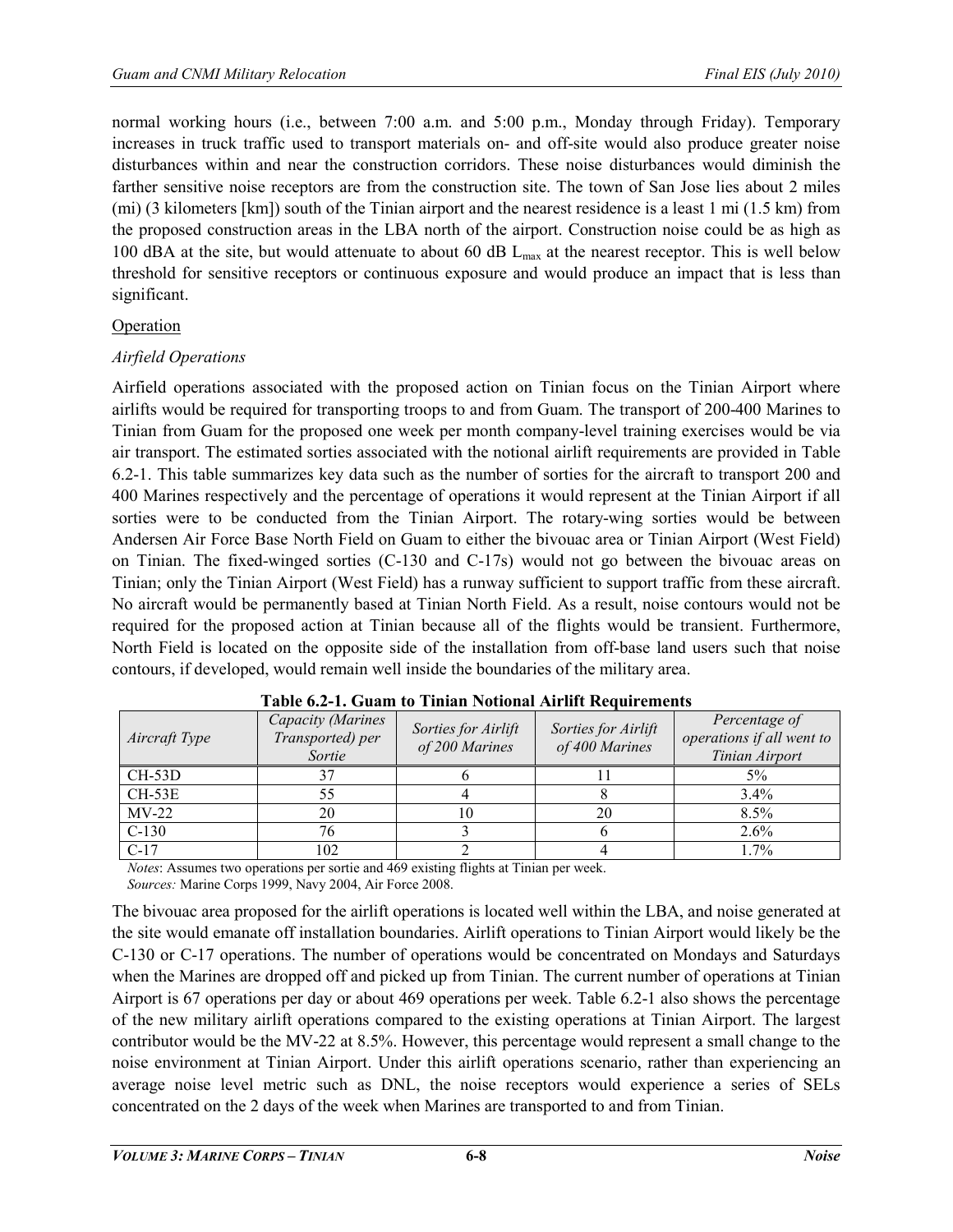For example, if C-17s are used for transportation of 400 Marines, then ground receptor(s) would hear four sorties arriving and four leaving on Monday and not hear anymore C-17s until Saturday when they would hear the same number of planes come back to pick up the Marines at the end of the week. Since the exposure would be brief, with no residences under the flight path, the impacts would be negligible and less than significant.

Table 6.2-2 shows the SEL levels for potential airlift operations. Noise levels around airports are expressed in terms of DNLs because this measurement provides a good average noise level from aircraft travelling to and from a single location, the runways. On the other hand, training operations do not always have centralized destinations. In this case, a better measurement of noise analyses is to use SELs for aircraft traveling overhead or laterally from an observer. Table 6.2-2 lists the aircraft proposed for this action and the associated SELs for cruising speeds at various altitudes. Operations applicable for using this noise metric are those where the aircraft is moving along a route or traversing through airspace such as flying in formation, terrain flights, ground threat reaction, and defensive maneuvers.

While the information is Table 6.2-2 is useful for assessing noise effects of aircraft passing by, these data do not accurately reflect noise associated with training exercises such as hovering activities at landing zones (LZs). A better representation is provided in Table 6.2-3 for low-speed flights. However, these noise levels are modeled at the slowest speeds the models are capable of calculating. It is expected that noise levels in the hovering mode would be higher (Czech 2009).

| <b>Table 0.2</b> 2. Sound EUVES (SEE and E <sub>max</sub> [abril] for Troposed rin craft rissociated |            |              |            |           |            |                    |            |             |
|------------------------------------------------------------------------------------------------------|------------|--------------|------------|-----------|------------|--------------------|------------|-------------|
| Altitude                                                                                             |            | <i>MV-22</i> |            | $CH-53$   |            | <u>AH-1</u>        |            | <u>UH-1</u> |
| $({\rm ft}\,AGL)$                                                                                    | <b>SEL</b> | $L_{max}$    | <b>SEL</b> | $L_{max}$ | <b>SEL</b> | $L_{max}$          | <b>SEL</b> | $L_{max}$   |
| 100                                                                                                  | 108        | 104          | 106        | 106       | 98         |                    | 106        | 97          |
| 250                                                                                                  | 96         | 96           | 101        | 98        | 94         | 89                 | 100        | 89          |
| 500                                                                                                  | 92         | 89           | 98         |           | 91         | 83                 | 96         | 83          |
| 1,000                                                                                                | 88         | 82           | 94         | 85        | 87         | 76                 |            | 76          |
| <b>KIAS</b>                                                                                          |            | 220          |            | 120       |            | 100                |            | 80          |
| Power Setting                                                                                        |            | Cruise       |            | 68% Q-BPA |            | LFO Lite 100 knots |            | 100% RPM    |

**Table 6.2-2. Sound Levels (SEL and Lmax [dBA]) for Proposed Aircraft Associated**

*Legend:* KIAS = Knots indicated air speed; LFO = Level flight operation; RPM = Revolutions per minute; AGL = above ground level

*Notes:* Environmental conditions were assumed to be 80% humidity and 80° F.

*Sources:* Air Force 2002, Navy 2009.

| $\frac{1}{2}$     |          |                 |              |               |  |  |  |
|-------------------|----------|-----------------|--------------|---------------|--|--|--|
| Altitude (ft AGL) | $MV-221$ | $CH-53E1$       | $AH$ -1 $W1$ | $UH$ - $IN^2$ |  |  |  |
|                   | 64 KIAS  | 65 KIAS         | 65 KIAS      | 65 KIAS       |  |  |  |
| 30                | 17       | 12              | 110          | NA            |  |  |  |
| 60                | 110      | 106             | 103          | 103           |  |  |  |
| 100               | 106      | $\overline{01}$ | 99           |               |  |  |  |
| 150               | 102      | 97              | 95           | 94            |  |  |  |

**Table 6.2-3. Single Event Maximum Noise Levels (Lmax, dBA) for Low-speed Flights**

*Notes:* <sup>1.</sup> RNM Single Track Mode used for L<sub>max</sub> calculation

Receiver directly below flyover and at 5 ft AGL

Time spacing equal to 0.1 seconds

Modeled utilizing the appropriate slowest speed sound sphere available for each aircraft  $2$ . Modeled with MRNMAP single track flyover using L<sub>max</sub> metric mode

NA -- MRNMAP altitude limitations do not allow calculation down to 30 ft AGL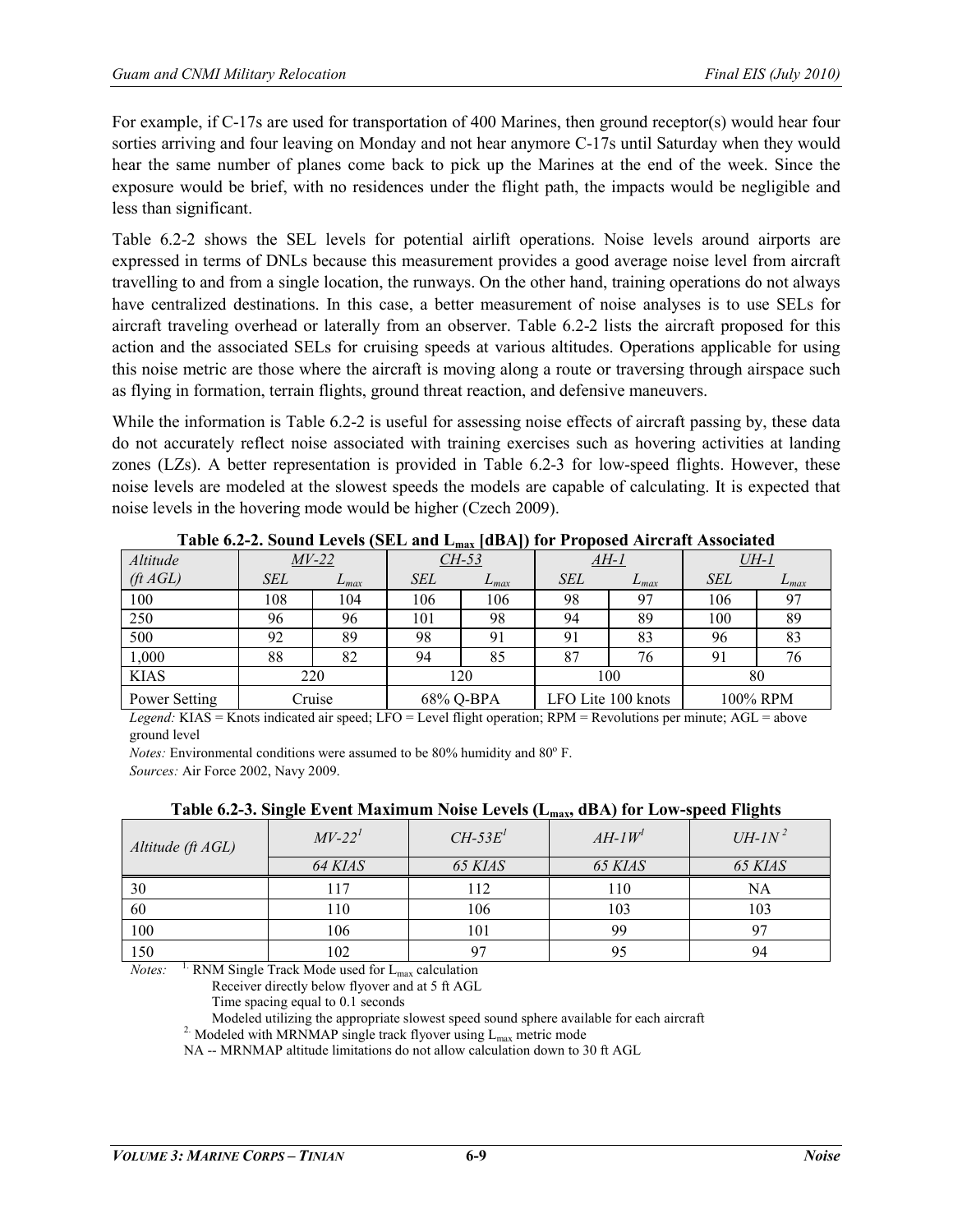## *Live-Fire Training*

The operation of the four proposed ranges on Tinian: would result in the introduction and long-term presence of a noise source associated with small arms fire. At the Automated Combat Pistol/Military Police Firearms Qualification Course, 9 millimeter small arms would be authorized for use. At the other three ranges, 5.56 millimeter rifles would be authorized for use. Noise that would be generated by the proposed small arms firing is characterized as impulsive noise that is associated with a higher level of annoyance as compared to more continuous noise sources (e.g., traffic noise). Impulsive sound is of short duration (typically less than one second) and high intensity. It has abrupt onset, rapid decay, and often a rapidly changing spectral composition. Other example sources of impulse sound include explosions, impacts, and the passage of supersonic aircraft (sonic booms), though none of these sources are included within the description of the proposed action.

There are two major noise sources generated from small arms munitions firing. The first is the muzzle blast from the firing of a bullet. The second is the noise from the bow shock wave (also known as ballistic wave) generated by the super-sonic bullet. The bow shock wave propagates out from the path of the bullet. The bullet from an M16 has an exit velocity of approximately 3,100 ft (945 m) per second, but decelerates quickly. After approximately 3,937 ft (1,200 m), it is no longer flying at supersonic speeds and the shock wave would likely end within 6,562 ft (2,000 m).

Firing noise from single shots merged in bursts, machine gun bursts, and concurrent firing of multiple weapons as would occur at the proposed ranges, would result in short periods of intense firing followed by longer periods of silence. There may be an increased annoyance associated with this type of noise exposure pattern. Under these conditions, the number of shots becomes less important than the dB level of the typical (average) shot. It has been found that small arms fire is usually not a concern unless the linear peak sound pressure level of individual shots is above 85 dB PK-15(met). In addition to PK-15 noise contours, A-weighted Day Night Average Level (ADNL) contours were also calculated. The results of the modeling of the noise impacts from Range Complex Alternative 1 are provided in Figure 6.2-1 for PK-15 contours and in Figure 6.2-2 for ADNL contours. The contours would be entirely within the DoDcontrolled land except for a small portion extending on the northern edge of the Tinian Airport property. In this case, no noise-sensitive receptors would be impacted, resulting in no noise impacts associated with this alternative.

Noise from other elements of the proposed action on Tinian, such as from bivouac activity and ground transport of the 200-400 Marines would be discountable and would not affect sensitive noise receptors. Since neither live-fire noise nor the other activities associated with Tinian would reach sensitive receptors, operational impacts due to airfield operations and live-fire training would result in less than significant noise impacts.

#### 6.2.2.2 Summary of Alternative 1 Impacts

Airfield operations at Tinian Airport would be due to weekly airlifting Marines to and from Guam on Mondays and Saturdays. The number of operations would be at most 14% if CH-46s are used and noise impacts would be less than significant. Aviation and live-fire training would be located well with the military area and noise associated with these activities would not likely be heard from off-base receptors. Table 6.2-4 summarizes Alternative 1 impacts.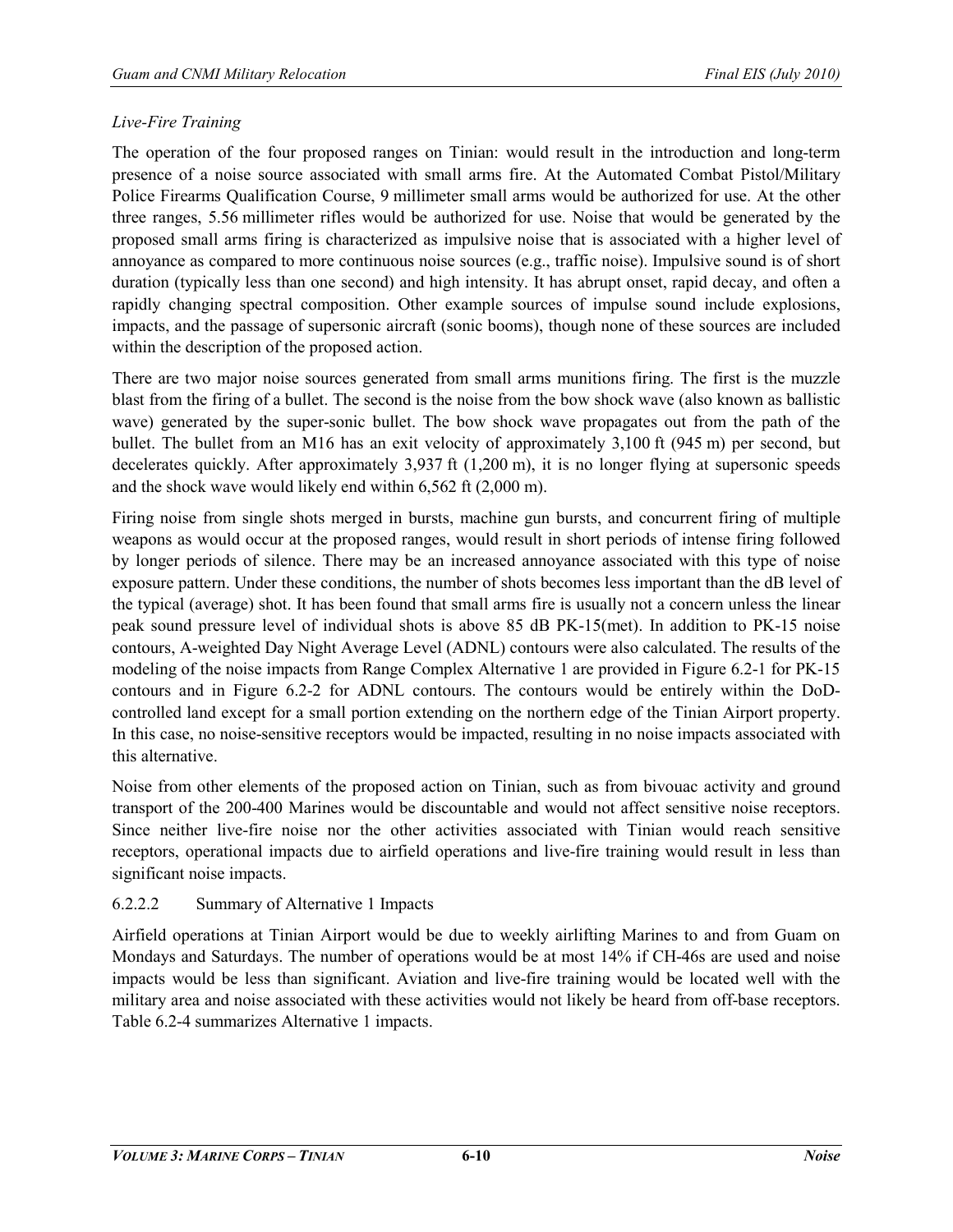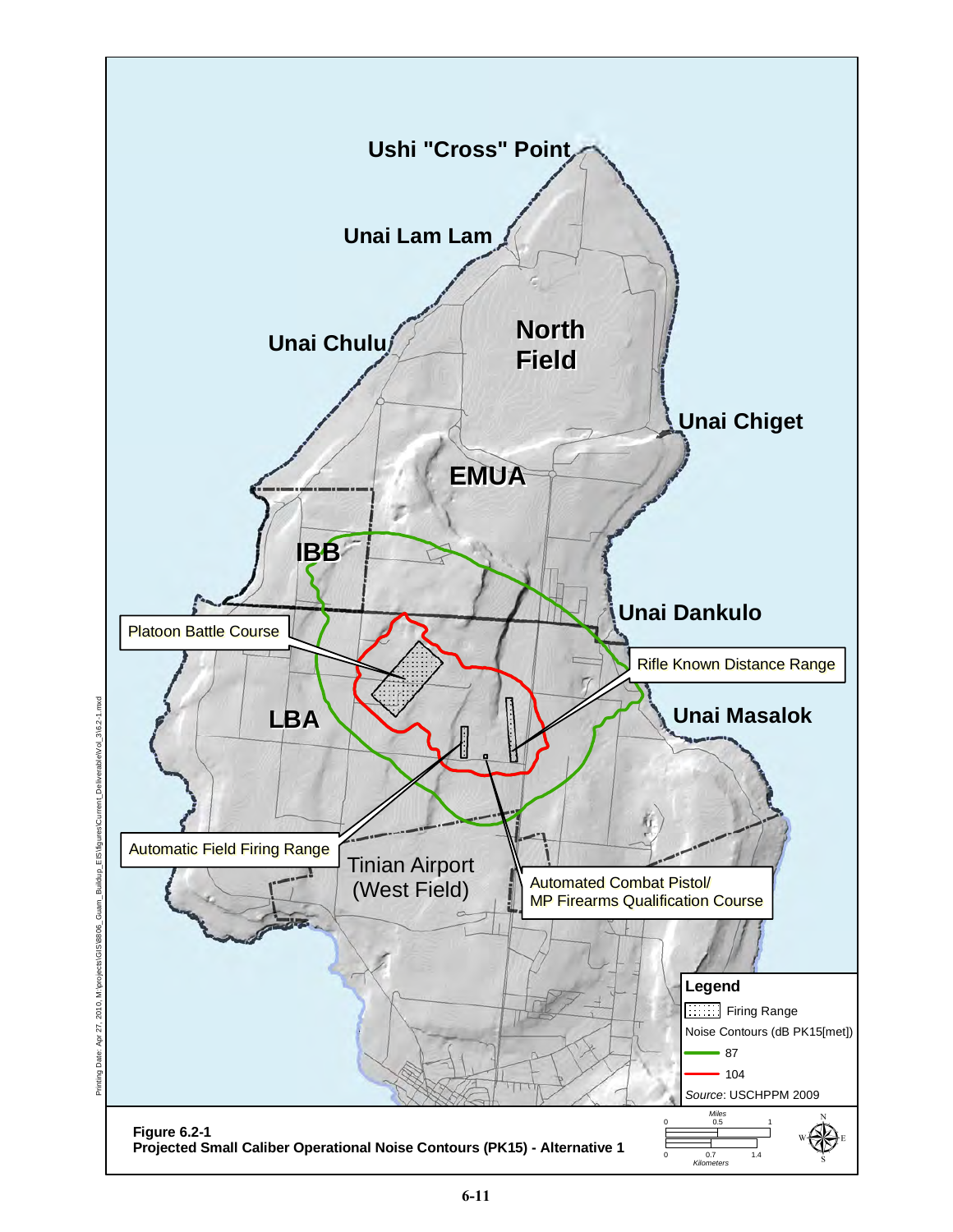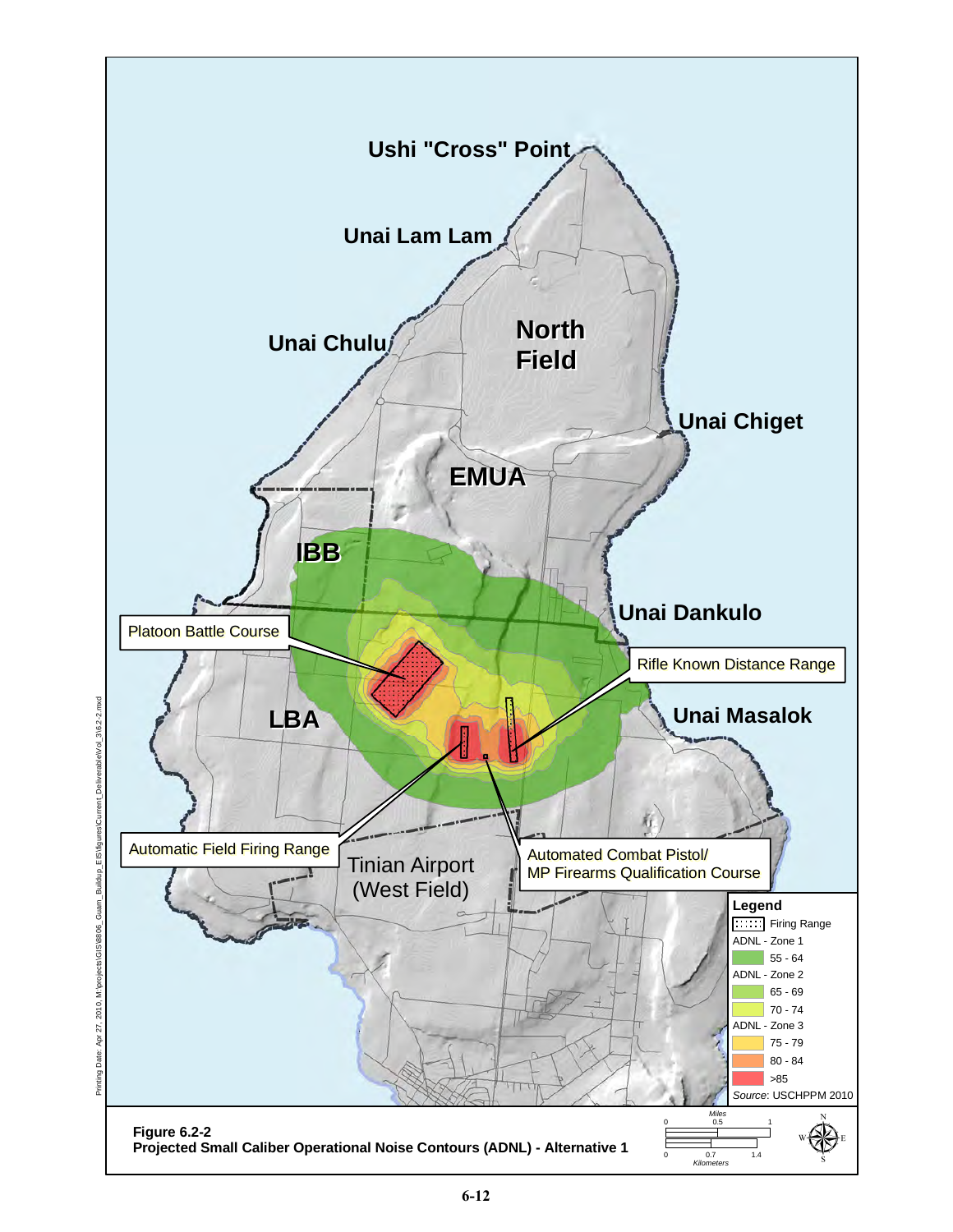| Area   | Project<br><i>Activities</i> | <b>Project Specific Impacts</b>                                                                                                |
|--------|------------------------------|--------------------------------------------------------------------------------------------------------------------------------|
| Tinian | Construction                 | Noise impacts would be less than significant because noise from construction<br>activities would not reach sensitive receptors |
|        | Operation                    | Noise impacts would be less than significant for airfield operations and live-fire<br>training                                 |

#### **Table 6.2-4. Summary of Alternative 1 Impacts**

#### 6.2.2.3 Alternative 1 Proposed Mitigation Measures

Mitigation measures have not been identified for any of the activities or locations associated with the proposed action since noise levels above casual receptors not permanently living or working under a noisy location would be within acceptable standards.

## **6.2.3 Alternative 2**

## 6.2.3.1 Tinian

## Construction

Noise impacts during the construction phase of Alternative 2 would be identical to Alternative 1, except for the location and orientation of the firing ranges, and below the threshold for sensitive receptors or continuous exposure. Given these assessments, potential noise impacts associated with construction activities for Alternative 2 would be less than significant.

## Operation

Noise impacts during the operational phase of Alternative 2 would be identical to Alternative 1 and would be considered less than significant.

The results of the modeling of the noise impacts from Range Complex Alternative 2 are provided Figures 6.2-3 and 6.2-4. With the exception of the configuration of the potential noise exposure locations, the noise impacts of Alternative 2 would be as described for Alternative 1.

6.2.3.2 Summary of Alternative 2 Impacts

Table 6.2-5 summarizes Alternative 2 impacts.

| TWATER AND AN AMERICAN AND THE STATE OF THE PROPERTY OF THE PROPERTY OF THE PROPERTY OF THE PARTY OF THE PROPERTY OF THE PARTY OF THE PARTY OF THE PARTY OF THE PARTY OF THE PARTY OF THE PARTY OF THE PARTY OF THE PARTY OF T |                              |                                                                                                                                |  |  |
|--------------------------------------------------------------------------------------------------------------------------------------------------------------------------------------------------------------------------------|------------------------------|--------------------------------------------------------------------------------------------------------------------------------|--|--|
| Area                                                                                                                                                                                                                           | Project<br><i>Activities</i> | <b>Project Specific Impacts</b>                                                                                                |  |  |
| Tinian                                                                                                                                                                                                                         | Construction                 | Noise impacts would be less than significant because noise from construction<br>activities would not reach sensitive receptors |  |  |
|                                                                                                                                                                                                                                | Operation                    | Noise impacts would be less than significant for airfield operations and live-fire<br>training                                 |  |  |

#### **Table 6.2-5. Summary of Alternative 2 Impacts**

#### 6.2.3.3 Alternative 2 Proposed Mitigation Measures

Mitigation measures have not been identified for any of the activities or locations associated with Alternative 2 since noise levels above casual receptors not permanently living or working under a noisy location would be within acceptable standards.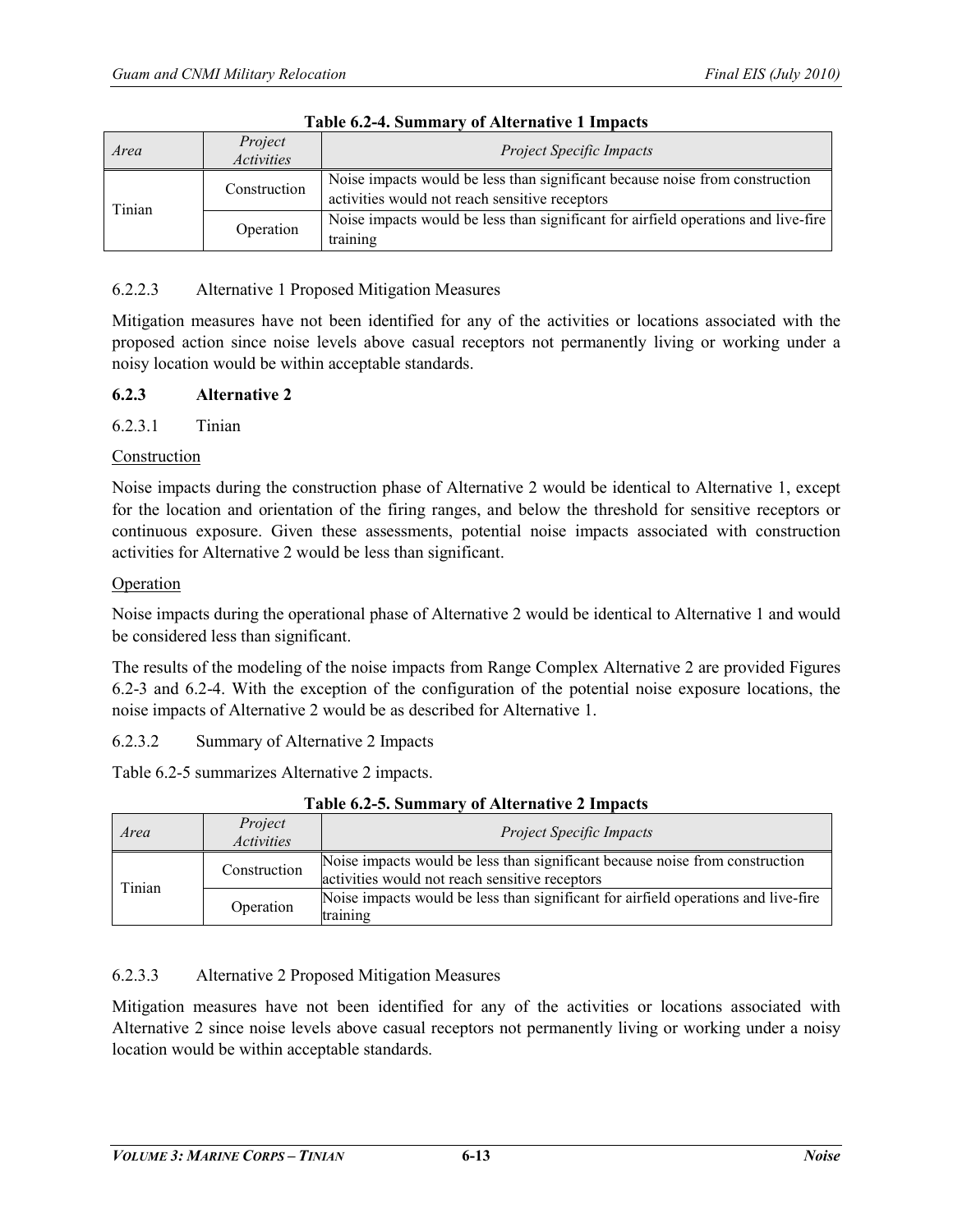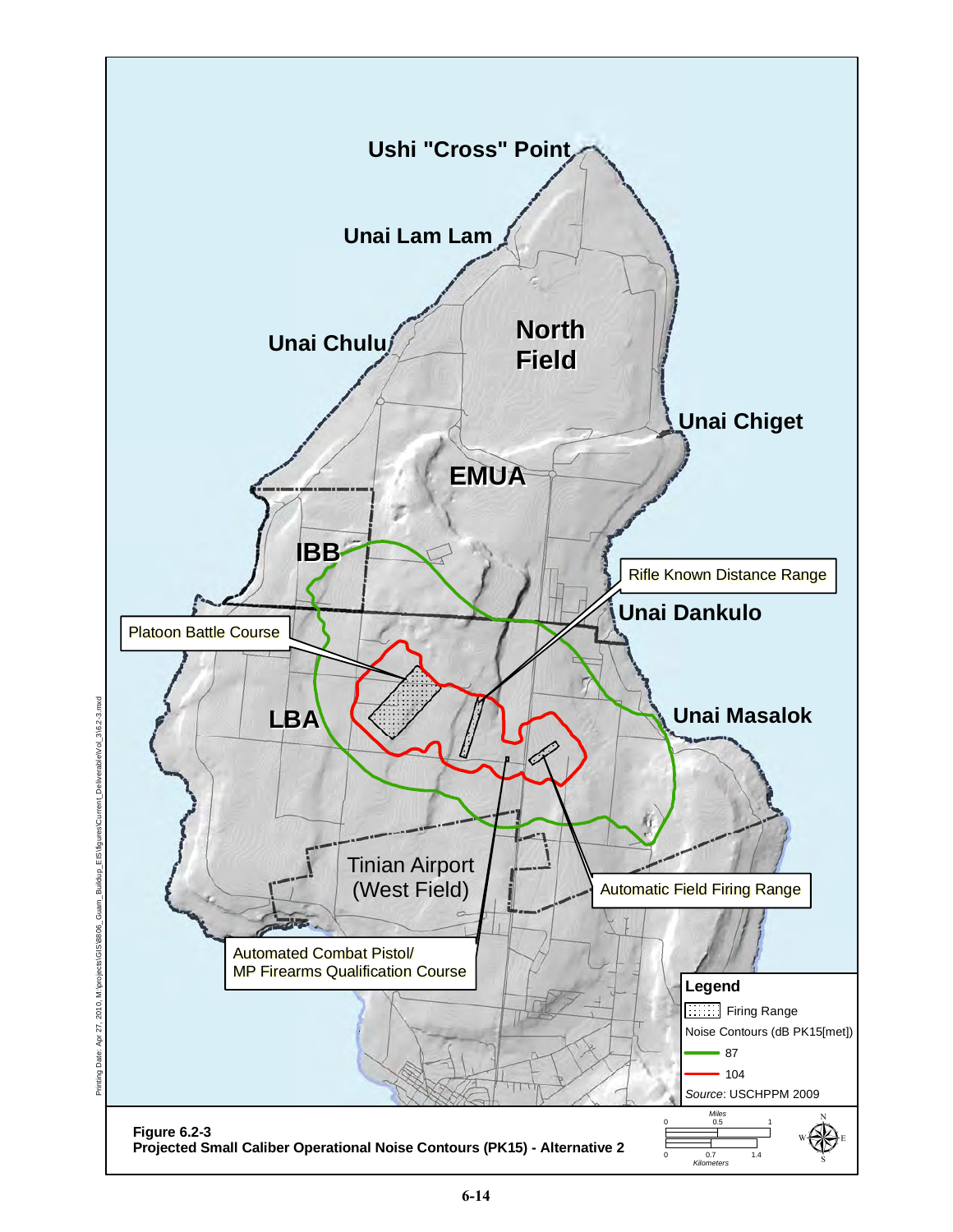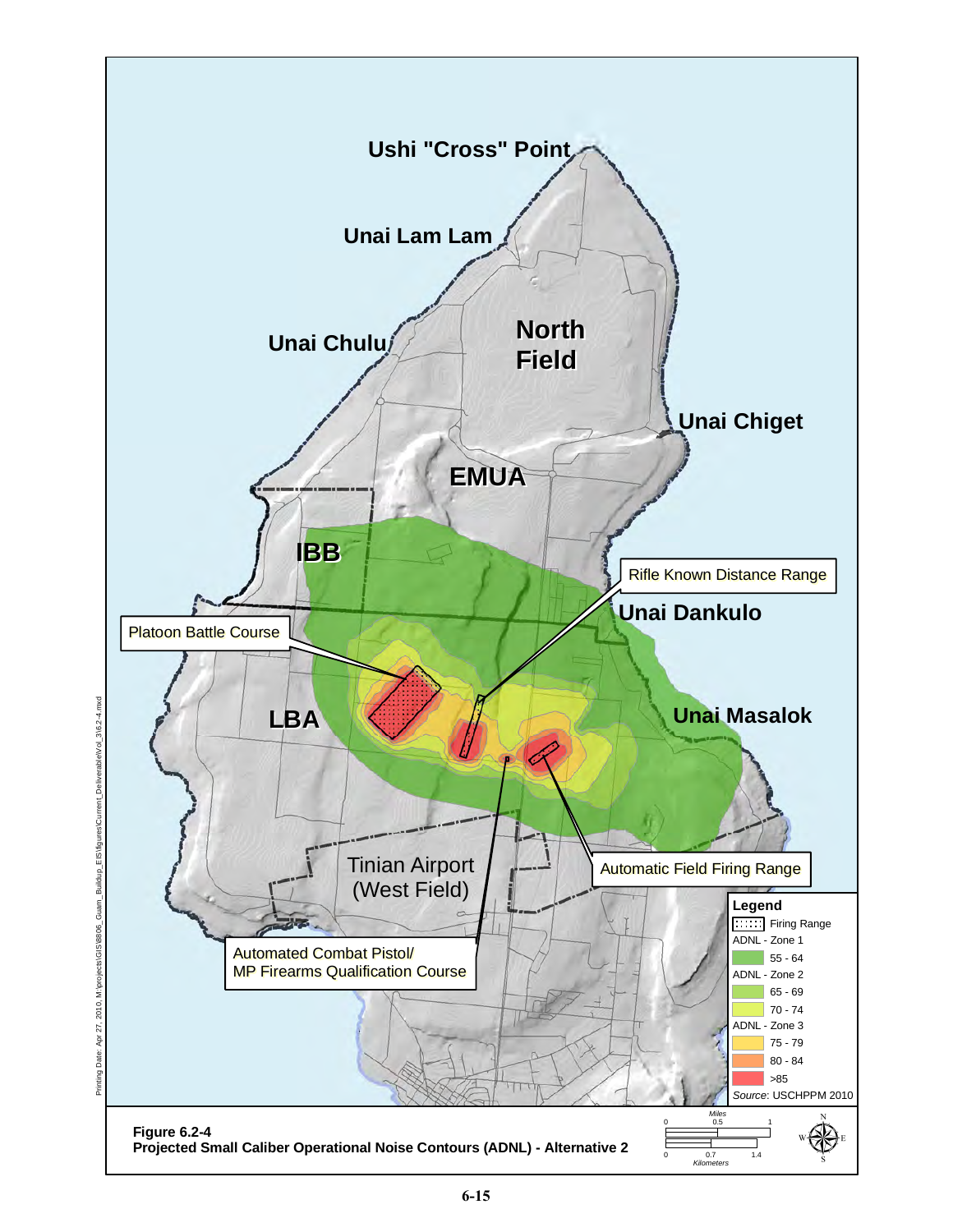#### **6.2.4 Alternative 3**

#### 6.2.4.1 Tinian

#### Construction

Noise impacts during the construction phase of Alternative 3 would be identical to Alternative 1, except for the location and orientation of the firing ranges, and it would be below the threshold for sensitive receptors or continuous exposure, and therefore considered less than significant.

#### Operation

Sources of noise pollution during daily operations are common to all Alternatives and are detailed above in Alternative 1. Therefore, potential operational noise impacts from this alternative would be less than significant.

The results of the modeling of the noise impacts from Range Complex Alternative 3 are provided Figure 6.2-5 and 6.2-6. The noise contours for this alternative extend farther onto non-DoD lands, but are still within the Tinian Airport property and no sensitive noise receptors would be affected. As a result, there would be less than significant noise impacts associated with live-fire training for this alternative.

6.2.4.2 Summary of Alternative 3 Impacts

Table 6.2-6 summarizes Alternative 3 impacts.

| Area   | Project<br><i>Activities</i> | <b>Project Specific Impacts</b>                                                                                                |  |
|--------|------------------------------|--------------------------------------------------------------------------------------------------------------------------------|--|
| Tinian | Construction                 | Noise impacts would be less than significant because noise from construction<br>activities would not reach sensitive receptors |  |
|        | Operation                    | Noise impacts would be less than significant for airfield operations and live-fire<br>training                                 |  |

#### **Table 6.2-6. Summary of Alternative 3 Impacts**

# 6.2.4.3 Alternative 3 Proposed Mitigation Measures

Mitigation measures have not been identified for any of the activities or locations associated with Alternative 3 since noise levels above casual receptors not permanently living or working under a noisy location would be within acceptable standards.

#### **6.2.5 No-Action Alternative**

Under the no-action alternative, no new construction or new training activities associated with the Marine Corps relocation to Guam would occur in Tinian, and the Marine Corps would not meet training needs and requirements in support of the proposed action. The purpose and need for training in Tinian as described in Chapter 1 would not be met. Therefore, the no-action alternative would result in no noise impacts.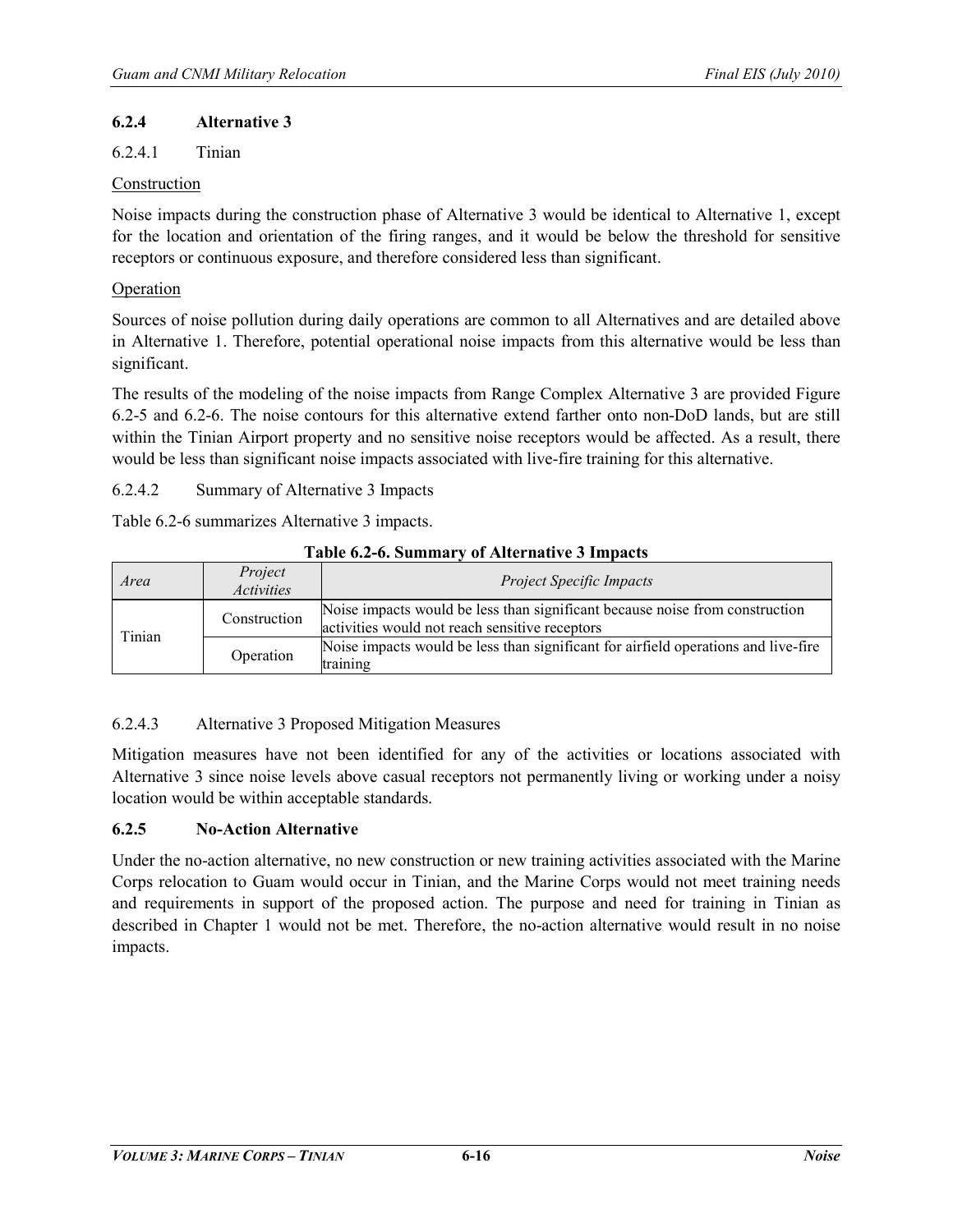

Deliverable\Vol\_3\6.2-5.mxd Printing Date: Apr 27, 2010, M:\projects\GIS\8806\_Guam\_Buildup\_EIS\figures\Current\_Deliverable\Vol\_3\6.2-5.mxd Buildup\_EIS\fi Guam 31S\8806 : Apr 27, 2010, M:\pro Printing Date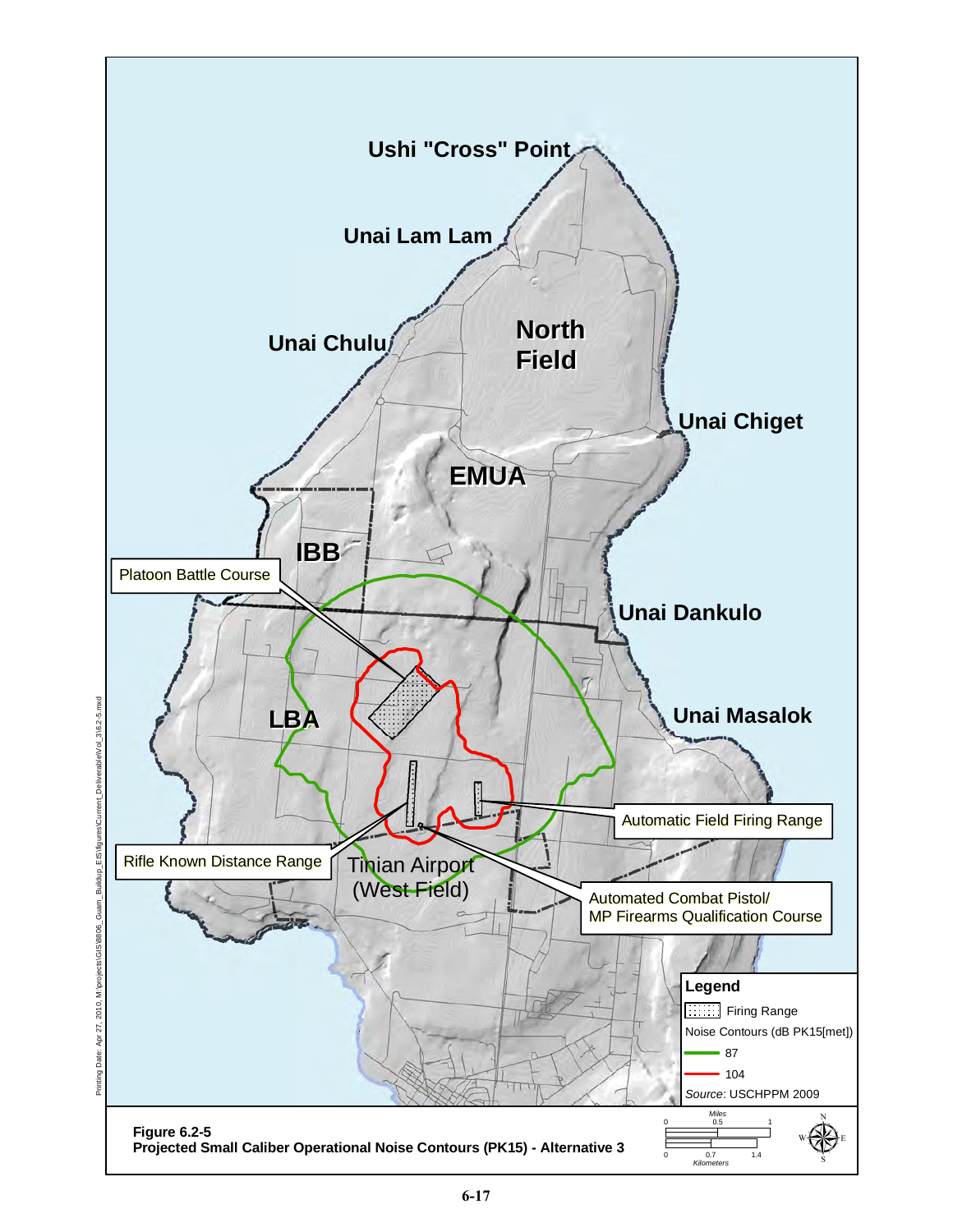

ent\_Deliverable\Vol\_3\6.2-6.mxd Printing Date: Apr 27, 2010, M:\projects\GIS\8806\_Guam\_Buildup\_EIS\figures\Current\_Deliverable\Vol\_3\6.2-6.mxd Guam\_Buildup\_EIS\fig **GIS\8806** Printing Date: Apr 27, 2010, M:\projec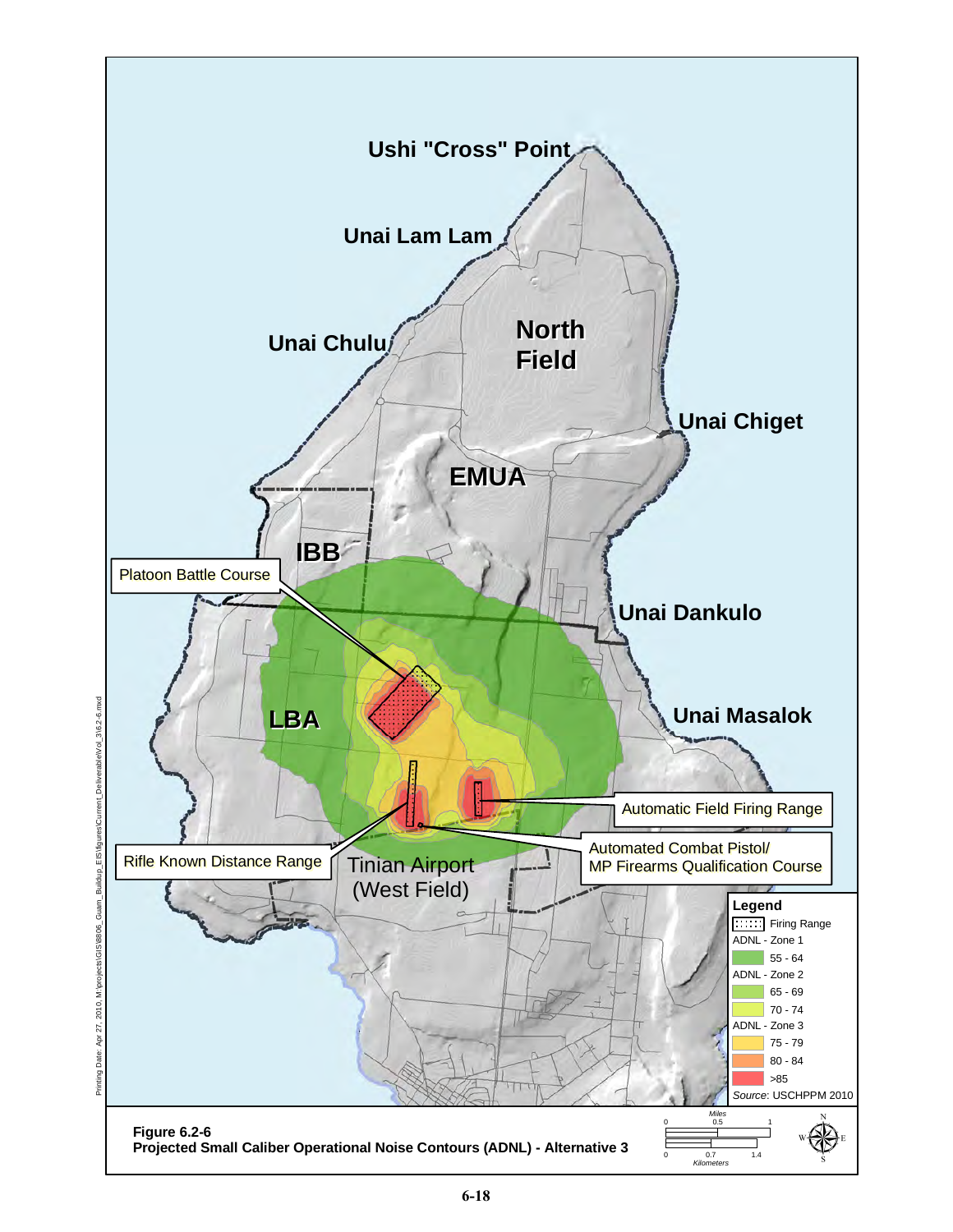#### 6.2.5.1 Summary of Impacts

Table 6.2-7 summarizes the potential impacts of each action alternative and the no-action alternative. A text summary is provided below.

| Alternative 1   | Alternative 2   | Alternative 3   | No-Action Alternative |
|-----------------|-----------------|-----------------|-----------------------|
| <b>LSI</b>      | <b>LSI</b>      | <b>LSI</b>      | NI                    |
| Construction    | Construction    | Construction    |                       |
| $\bullet$       | $\bullet$       | $\bullet$       |                       |
| noise impacts   | noise impacts   | noise impacts   |                       |
| would be less   | would be less   | would be less   |                       |
| than            | than            | than            |                       |
| significant     | significant     | significant     |                       |
| Operation       | Operation       | Operation       |                       |
| $\bullet$       | $\bullet$       | $\bullet$       |                       |
| noise impacts   | noise impacts   | noise impacts   |                       |
| would be less   | would be less   | would be less   |                       |
| than            | than            | than            |                       |
| significant for | significant for | significant for |                       |
| airfield        | airfield        | airfield        |                       |
| operations      | operations      | operations      |                       |
| and live-fire   | and live-fire   | and live-fire   |                       |
| training        | training        | training        |                       |

|  |  | <b>Table 6.2-7. Summary of Impacts</b> |  |  |
|--|--|----------------------------------------|--|--|
|--|--|----------------------------------------|--|--|

*Legend:* LSI = Less than significant impact, NI = No impact.

Aircraft noise would be generated on Tinian and in Special Use Airspace at other CNMI locations, but would be concentrated well away from populated areas or at the Tinian Airport. Noise levels (if any) experienced by sensitive receptors would be low and concentrated on the days the airlift is transporting Marines to and from Tinian. Construction noise would be minimal because it would be located well within the boundary of the LBA or EMUA. Similarly, live-fire training exercises would create noise, but at levels to far away from the nearest receptor(s) to be heard, consequently not creating incompatible noise zones that would extend past the boundary of military controlled lands on Tinian. Therefore, construction and operation noise impacts would be less than significant.

#### **6.2.6 Summary of Proposed Mitigation Measures**

Table 6.2-8 summarizes the proposed mitigation measures.

| - - - - - - - - - - - - - - - - |                      |               |  |  |  |
|---------------------------------|----------------------|---------------|--|--|--|
| Alternative 1                   | <i>Alternative 2</i> | Alternative 3 |  |  |  |
| Construction                    |                      |               |  |  |  |
| None                            | None                 | None          |  |  |  |
| <b>Operation</b>                |                      |               |  |  |  |
| None                            | None                 | None          |  |  |  |

**Table 6.2-8. Summary of Proposed Mitigation Measures**